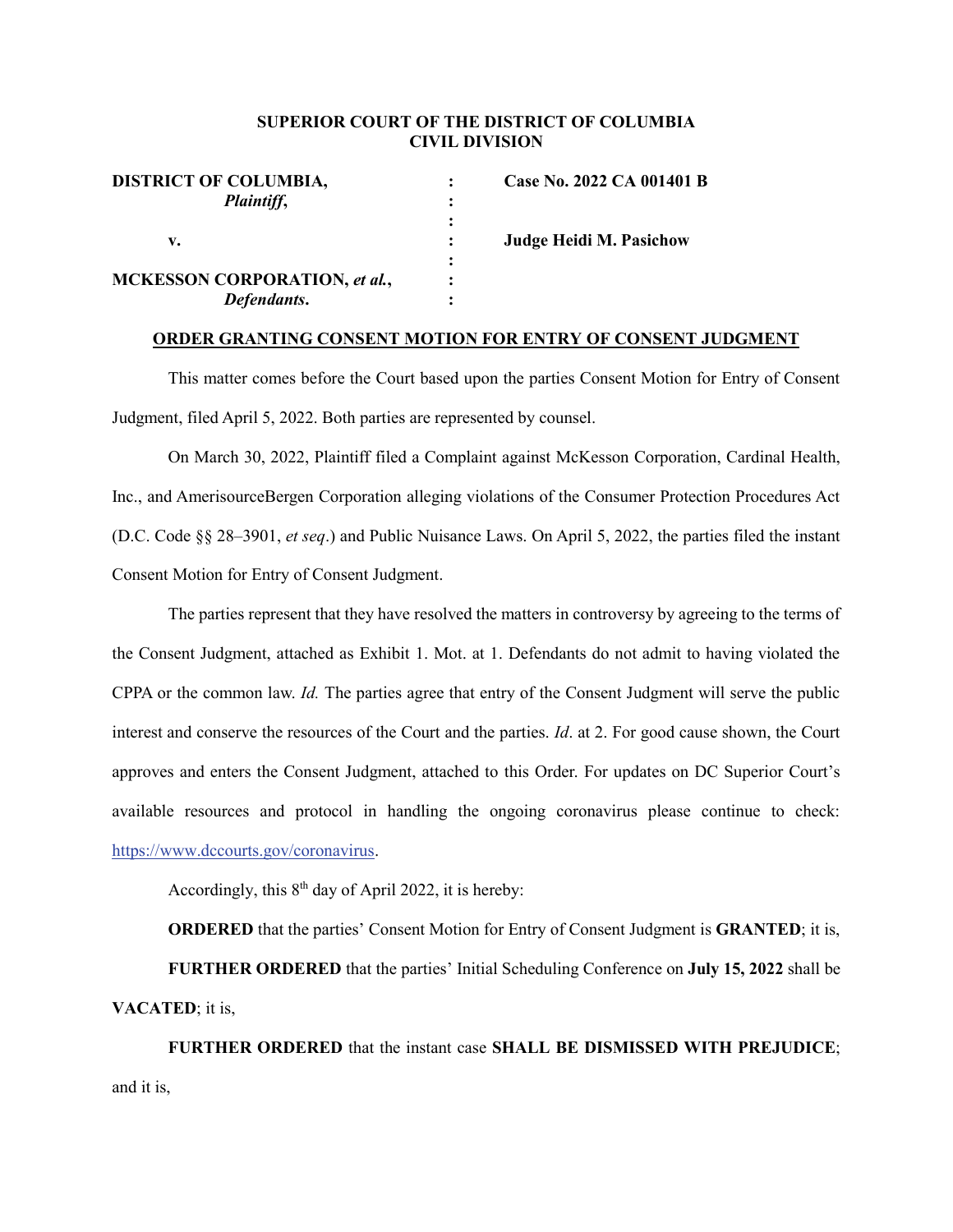**FURTHER ORDERED** that the following agreed-upon terms shall govern:

The District of Columbia ("State") and McKesson Corporation, Cardinal Health, Inc., and AmerisourceBergen Corporation, together with the subsidiaries thereof (collectively, the "Settling Distributors," and each a "Settling Distributor") (together with the State, the "Parties," and each a "Party") have entered into a consensual resolution of the above-captioned litigation (the "Action") pursuant to a settlement agreement entitled Distributor Settlement Agreement, dated as of July 21, 2021 (as subsequently updated) (the "Agreement"), a copy of which is attached hereto as Exhibit A. The Agreement shall become effective by its terms upon the entry of this Final Consent Judgment (the "Judgment") by the Court without trial or adjudication of any contested issue of fact or law, and without finding or admission of wrongdoing or liability of any kind.

## **RECITALS:**

1. Each Party warrants and represents that it engaged in arm's-length negotiations in good faith. In hereby executing the Agreement, the Parties intend to effect a good-faith settlement.

2. The State has determined that the Agreement is in the public interest.

3. The Settling Distributors deny the allegations against them and that they have any liability whatsoever to the State, its Subdivisions, and/or (a) any of the State's or Subdivisions' departments, agencies, divisions, boards, commissions, districts, instrumentalities of any kind and attorneys, including its Attorney General, and any person in his or her official capacity whether elected or appointed to serve any of the foregoing and any agency, person, or other entity claiming by or through any of the foregoing, (b) any public entities, public instrumentalities, public educational institutions, unincorporated districts, fire districts, irrigation districts, and other Special Districts, and (c) any person or entity acting in a parens patriae, sovereign, quasisovereign, private attorney general, qui tam, taxpayer, or other capacity seeking relief on behalf of or generally applicable to the general public.

4. The Parties recognize that the outcome of the Action is uncertain and a final resolution through the adversarial process likely will require protracted litigation.

5. The Parties agree to the entry of the injunctive relief terms pursuant to Exhibit P of the Agreement.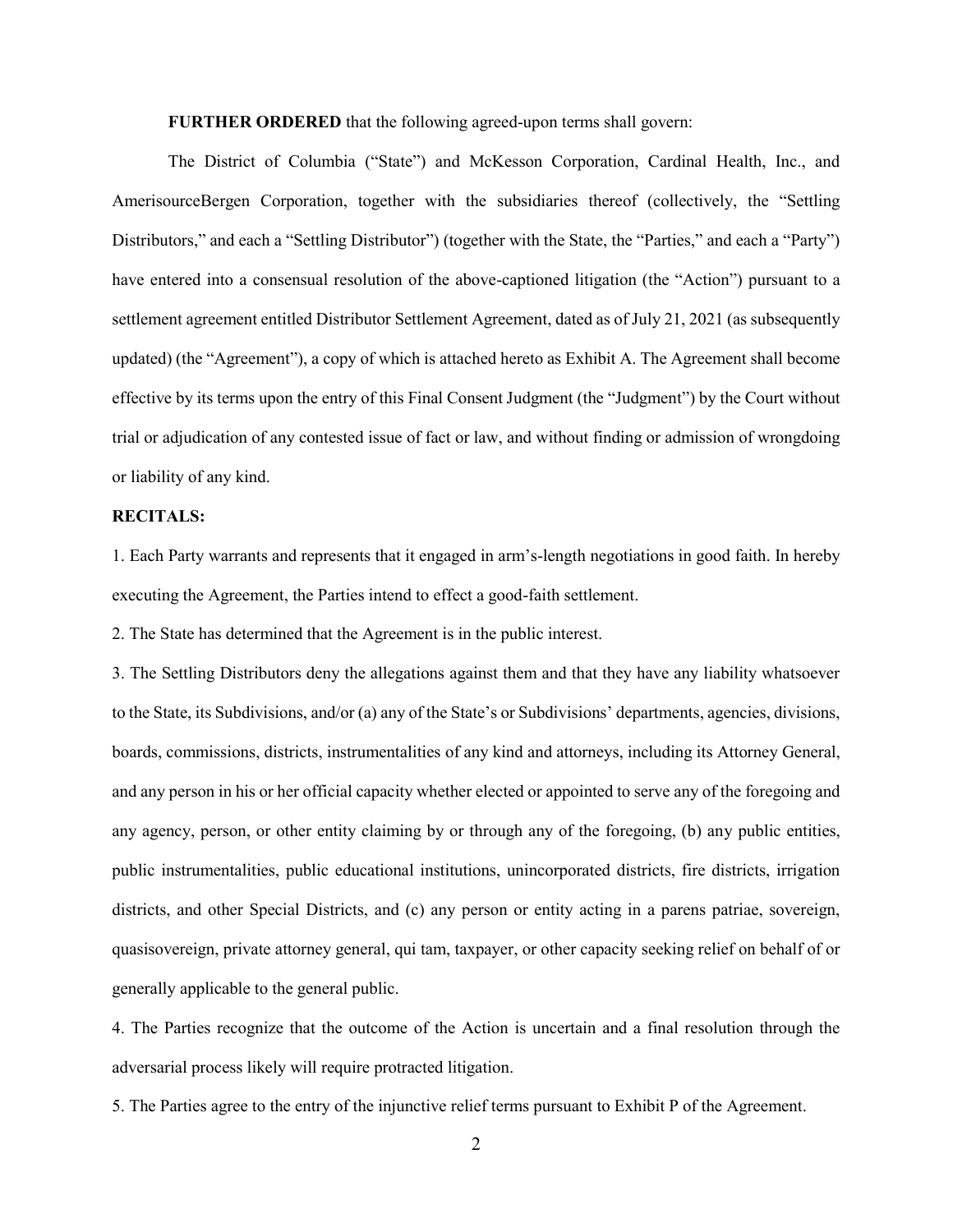6. Therefore, without any admission of liability or wrongdoing by the Settling Distributors or any other Released Entities (as defined in the Agreement), the Parties now mutually consent to the entry of this Judgment and agree to dismissal of the claims with prejudice pursuant to the terms of the Agreement to avoid the delay, expense, inconvenience, and uncertainty of protracted litigation.

## **NOW THEREFORE, IT IS HEREBY ORDERED, ADJUDGED AND DECREED THAT**:

In consideration of the mutual promises, terms, and conditions set forth in the Agreement, the adequacy of which is hereby acknowledged by all Parties, it is agreed by and between the Settling Distributors and the State, and adjudicated by the Court, as follows:

1. The foregoing Recitals are incorporated herein and constitute an express term of this Judgment.

2. The Parties have entered into a full and final settlement of all Released Claims of Releasors against the Settling Distributors (including but not limited to the State) and the Released Entities pursuant to the terms and conditions set forth in the Agreement.

3. The "Definitions" set forth in Section I of the Agreement are incorporated by reference into this Judgment. The State is a "Settling State" within the meaning of the Agreement. Unless otherwise defined herein, capitalized terms in this Judgment shall have the same meaning given to them in the Agreement.

4. The Parties agree that the Court has jurisdiction over the subject matter of the Action and over the Parties with respect to the Action and this Judgment. This Judgment shall not be construed or used as a waiver of any jurisdictional defense the Settling Distributors or any other Released Entity may raise in any other proceeding.

5. The Court finds that the Agreement was entered into in good faith.

6. The Court finds that entry of this Judgment is in the public interest, reflects a negotiated settlement agreed to by the Parties, and that there is no just reason for delay of entry of this Judgment. The Action is dismissed with prejudice, subject to a retention of jurisdiction by the Court as provided herein and in the Agreement. 7. By this Judgment, the Agreement is hereby approved by the Court, and the Court hereby adopts the Agreement's terms as its own determination of this matter and the Parties' respective rights and obligations.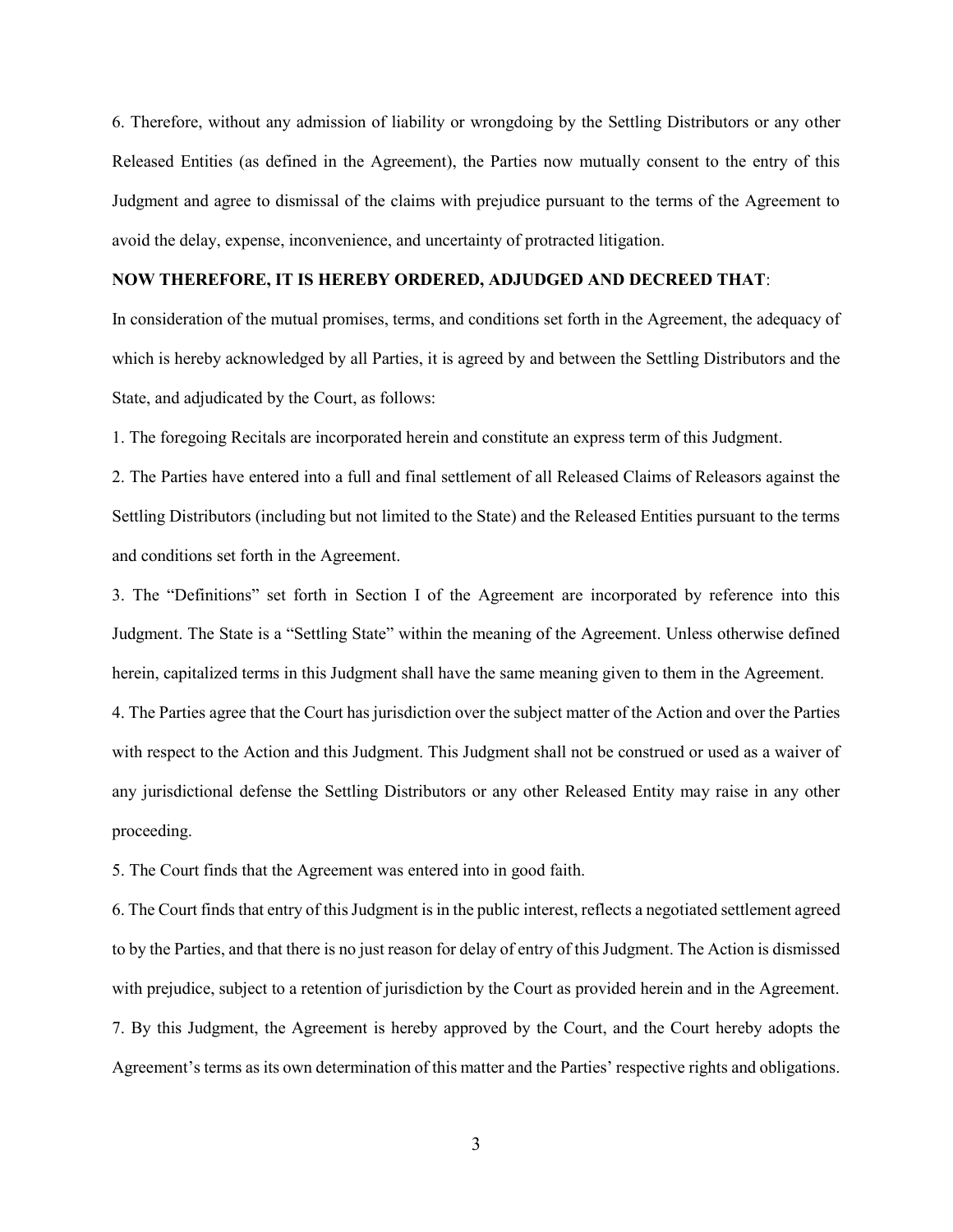8. The Court shall have authority to resolve disputes identified in Section VI.F.1 of the Agreement, governed by the rules and procedures of the Court.

9. The Parties have satisfied the Condition to Effectiveness of Agreement set forth in Section VIII of the Agreement and the Release set forth in Sections XI.A, F, and G of the Agreement, as follows:

a. The Attorney General of the State exercised the fullest extent of his or her powers to release the Settling Distributors and all other Released Entities from all Released Claims pursuant to the release attached hereto as Exhibit B (the "AG Release").

b. The Settling Distributors have determined that there is sufficient State participation and sufficient resolution of the Claims of the Litigating Subdivisions in the Settling States to proceed with the Agreement.

c. The Participation Form for each Initial Participating Subdivision in the State has been delivered to the Settling Distributors. As stated in the Participation Form, and for the avoidance of doubt, nothing in the Participation Form executed by the Participating Subdivisions is intended to modify in any way the terms of the Agreement to which the Participating Subdivisions agree. As stated in the Participation Form, to the extent the executed version of the Participation Form differs from the Agreement in any respect, the Agreement controls.

d. Pursuant to Section VIII.B of the Agreement, each Participating Subdivision in the State is dismissing with prejudice any Released Claims that it has filed against the Settling Distributors and the Released Entities.

10. Release. The Parties acknowledge that the AG Release, which is incorporated by reference herein, is an integral part of this Judgment. Pursuant to the Agreement and the AG Release and without limitation and to the maximum extent of the power of the State's Attorney General, the Settling Distributors and the other Released Entities are, as of the Effective Date, hereby released from any and all Released Claims of (a) the State and its Participating Subdivisions and any of their departments, agencies, divisions, boards, commissions, Subdivisions, districts, instrumentalities of any kind and attorneys, including the State's Attorney General, and any person in his or her official capacity whether elected or appointed to serve any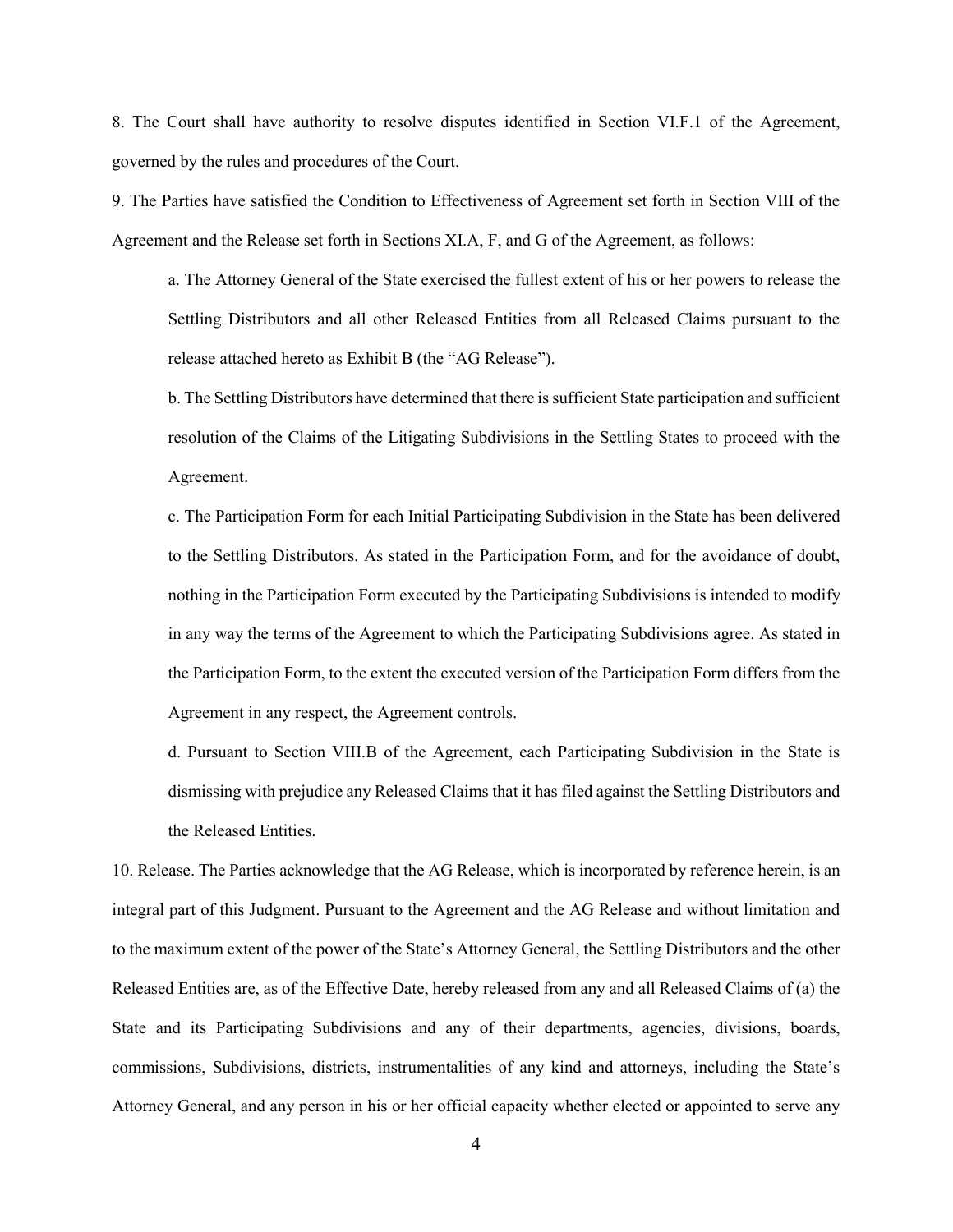of the foregoing, and any agency, person, or other entity claiming by or through any of the foregoing, (b) any public entities, public instrumentalities, public educational institutions, unincorporated districts, fire districts, irrigation districts, and other Special Districts in the State, and (c) any person or entity acting in a parens patriae, sovereign, quasi-sovereign, private attorney general, qui tam, taxpayer, or other capacity seeking relief on behalf of or generally applicable to the general public with respect to the State or any Subdivision in the State, whether or not any of them participate in the Agreement. Pursuant to the Agreement and the AG Release and to the maximum extent of the State's power, the Settling Distributors and the other Released Entities are, as of the Effective Date, hereby released from any and all Released Claims of (1) the State, (2) all past and present executive departments, state agencies, divisions, boards, commissions and instrumentalities with the regulatory authority to enforce state and federal controlled substances acts, and (3) any of the State's past and present executive departments, agencies, divisions, boards, commissions and instrumentalities that have the authority to bring Claims related to Covered Conduct seeking money (including abatement and/or remediation) or revocation of a pharmaceutical distribution license. For the purposes of clause (3) above, executive departments, agencies, divisions, boards, commissions, and instrumentalities are those that are under the executive authority or direct control of the State's Governor. Further, the provisions set forth in Section XI of the Agreement are incorporated by reference into this Judgment as if fully set forth herein. The Parties acknowledge, and the Court finds, that those provisions are an integral part of the Agreement and this Judgment, and shall govern the rights and obligations of all participants in the settlement. Any modification of those rights and obligations may be made based only on a writing signed by all affected parties and approved by the Court.

11. Release of Unknown Claims. The State expressly waives, releases, and forever discharges any and all provisions, rights, and benefits conferred by any law of any state or territory of the United States or other jurisdiction, or principle of common law, which is similar, comparable, or equivalent to § 1542 of the California Civil Code, which reads:

**General Release; extent.** A general release does not extend to claims that the creditor or releasing party does not know or suspect to exist in his or her favor at the time of executing the release that,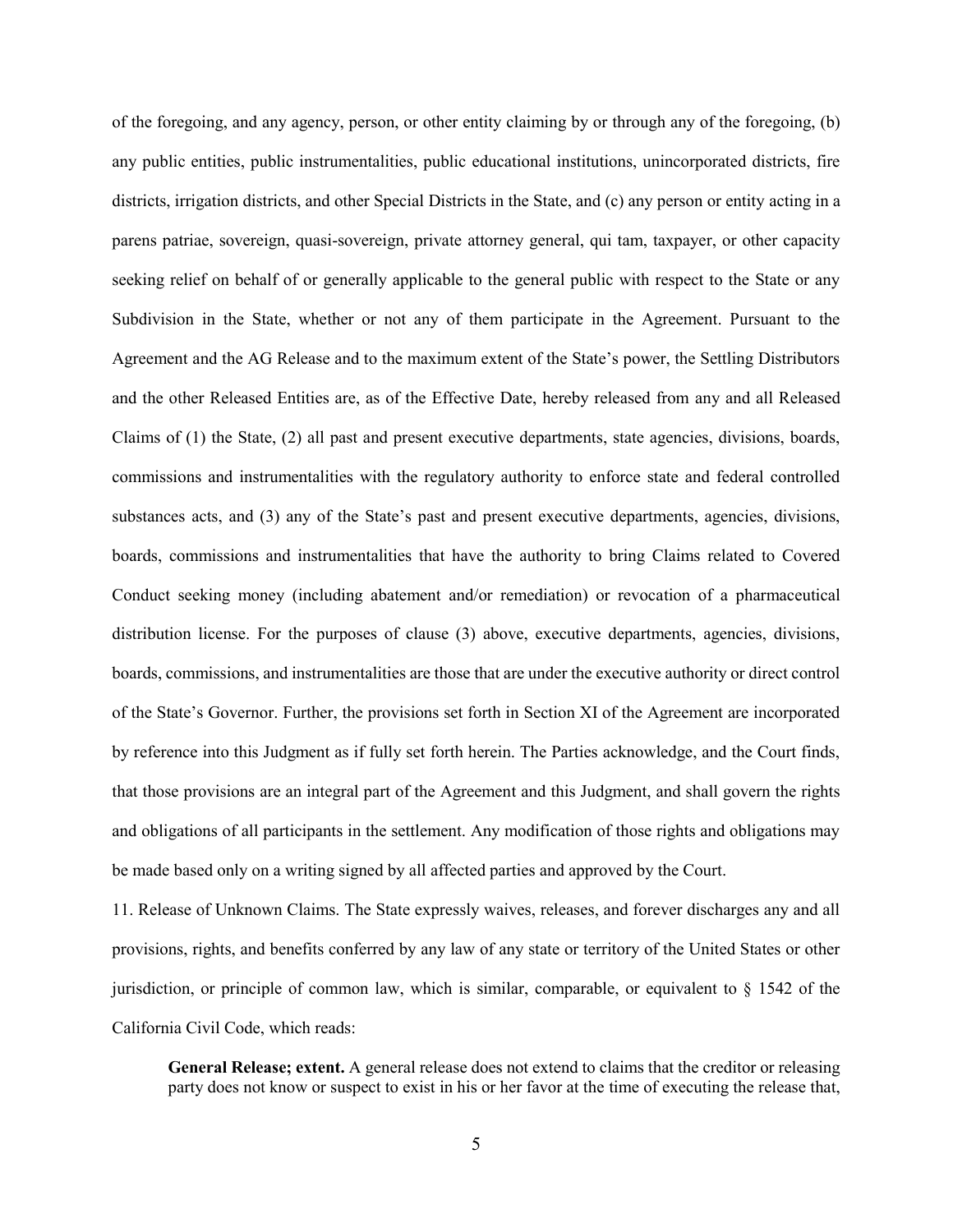if known by him or her, would have materially affected his or her settlement with the debtor or released party.

12. The State may hereafter discover facts other than or different from those which it knows, believes, or assumes to be true with respect to the Released Claims, but the State expressly waived and fully, finally, and forever settled, released and discharged, through the Agreement and AG Release, any and all Released Claims that may exist as of the Effective Date but which the State does not know or suspect to exist, whether through ignorance, oversight, error, negligence or through no fault whatsoever, and which, if known, would have materially affected the State's decision to enter into the Agreement.

13. Costs and Fees. The Parties will bear their own costs and attorneys' fees except as otherwise provided in the Agreement.

14. No Admission of Liability. The Settling Distributors are consenting to this Judgment solely for the purpose of effectuating the Agreement, and nothing contained herein may be taken as or construed to be an admission or concession of any violation of law, rule, or regulation, or of any other matter of fact or law, or of any liability or wrongdoing, all of which the Settling Distributors expressly deny. None of the Settling Distributors or any other Released Entity admits that it caused or contributed to any public nuisance, and none of the Settling Distributors or any other Released Entity admits any wrongdoing that was or could have been alleged by the State, its Participating Subdivisions, or any other person or entity. No part of this Judgment shall constitute evidence of any liability, fault, or wrongdoing by the Settling Distributors or any other Released Entity. The Parties acknowledge that payments made under the Agreement are not a fine, penalty, or payment in lieu thereof and are properly characterized as described in Section V.F of the Agreement.

15. No Waiver. This Judgment is entered based on the Agreement without trial or adjudication of any contested issue of fact or law or finding of liability of any kind. This Judgment shall not be construed or used as a waiver of any Settling Distributor's right, or any other Released Entity's right, to defend itself from, or make any arguments in, any other regulatory, governmental, private individual, or class claims or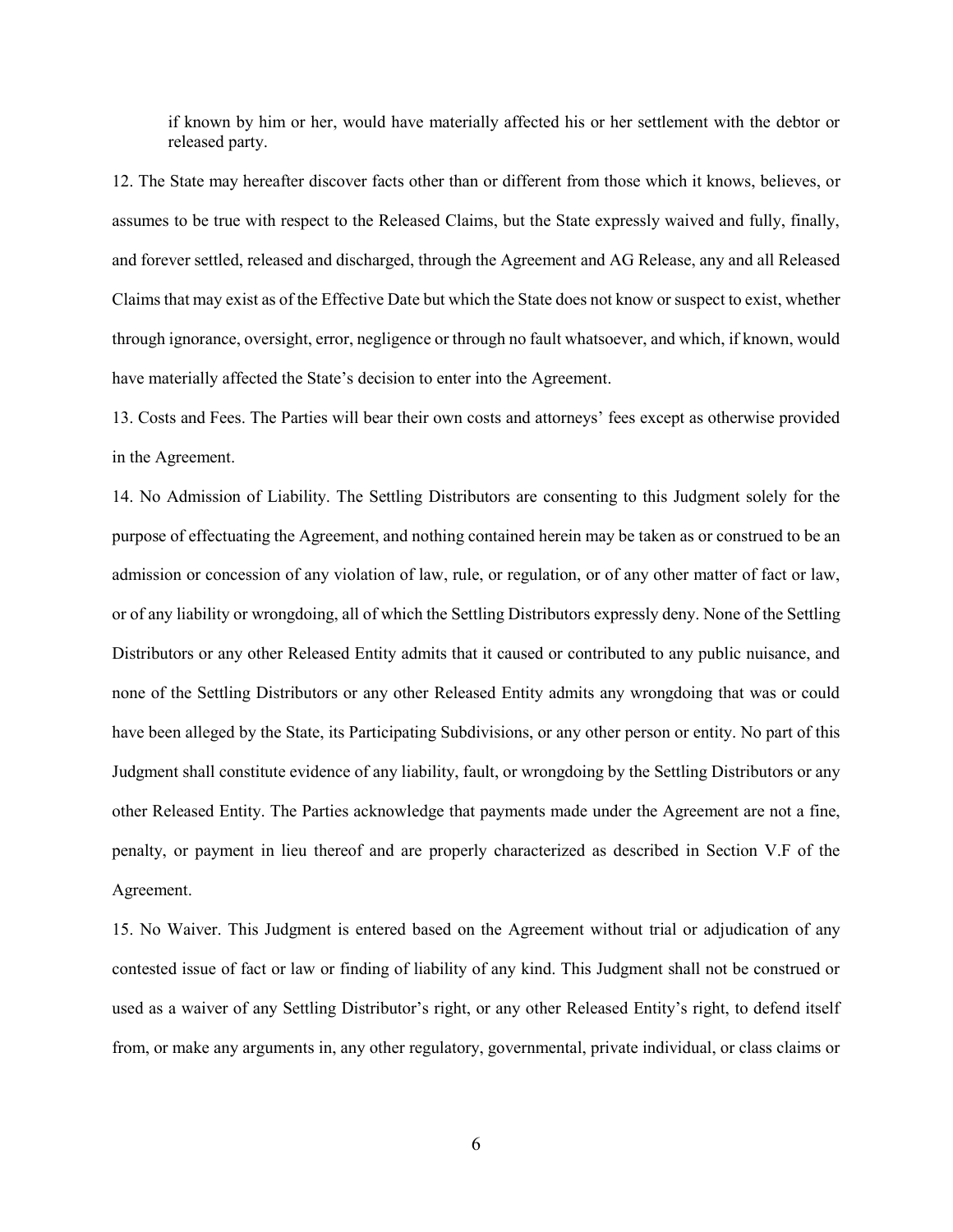suits relating to the subject matter or terms of this Judgment. Notwithstanding the foregoing, the State may enforce the terms of this Judgment as expressly provided in the Agreement.

16. No Private Right of Action. This Judgment is not intended for use by any third party for any purpose, including submission to any court for any purpose, except pursuant to Section VI.A of the Agreement. Except as expressly provided in the Agreement, no portion of the Agreement or this Judgment shall provide any rights to, or be enforceable by, any person or entity that is not a Settling State or Released Entity. The State shall allow Participating Subdivisions in the State to notify it of any perceived violations of the Agreement or this Judgment. No Settling State, including the State, may assign or otherwise convey any right to enforce any provision of the Agreement.

17. Admissibility. It is the intent of the Parties that this Judgment not be admissible in other cases against the Settling Distributors or binding on the Settling Distributors in any respect other than in connection with the enforcement of this Judgment or the Agreement. For the avoidance of doubt, nothing herein shall prohibit a Settling Distributor from entering this Judgment or the Agreement into evidence in any litigation or arbitration concerning (1) a Settling Distributor's right to coverage under an insurance contract or (2) the enforcement of the releases provided for by the Agreement and this Judgment.

18. Preservation of Privilege. Nothing contained in the Agreement or this Judgment, and no act required to be performed pursuant to the Agreement or this Judgment, is intended to constitute, cause, or effect any waiver (in whole or in part) of any attorney-client privilege, work product protection, or common interest/joint defense privilege, and each Party agrees that it shall not make or cause to be made in any forum any assertion to the contrary.

19. Mutual Interpretation. The Parties agree and stipulate that the Agreement was negotiated on an arm'slength basis between parties of equal bargaining power and was drafted jointly by counsel for each Party. Accordingly, the Agreement is incorporated herein by reference and shall be mutually interpreted and not construed in favor of or against any Party, except as expressly provided for in the Agreement.